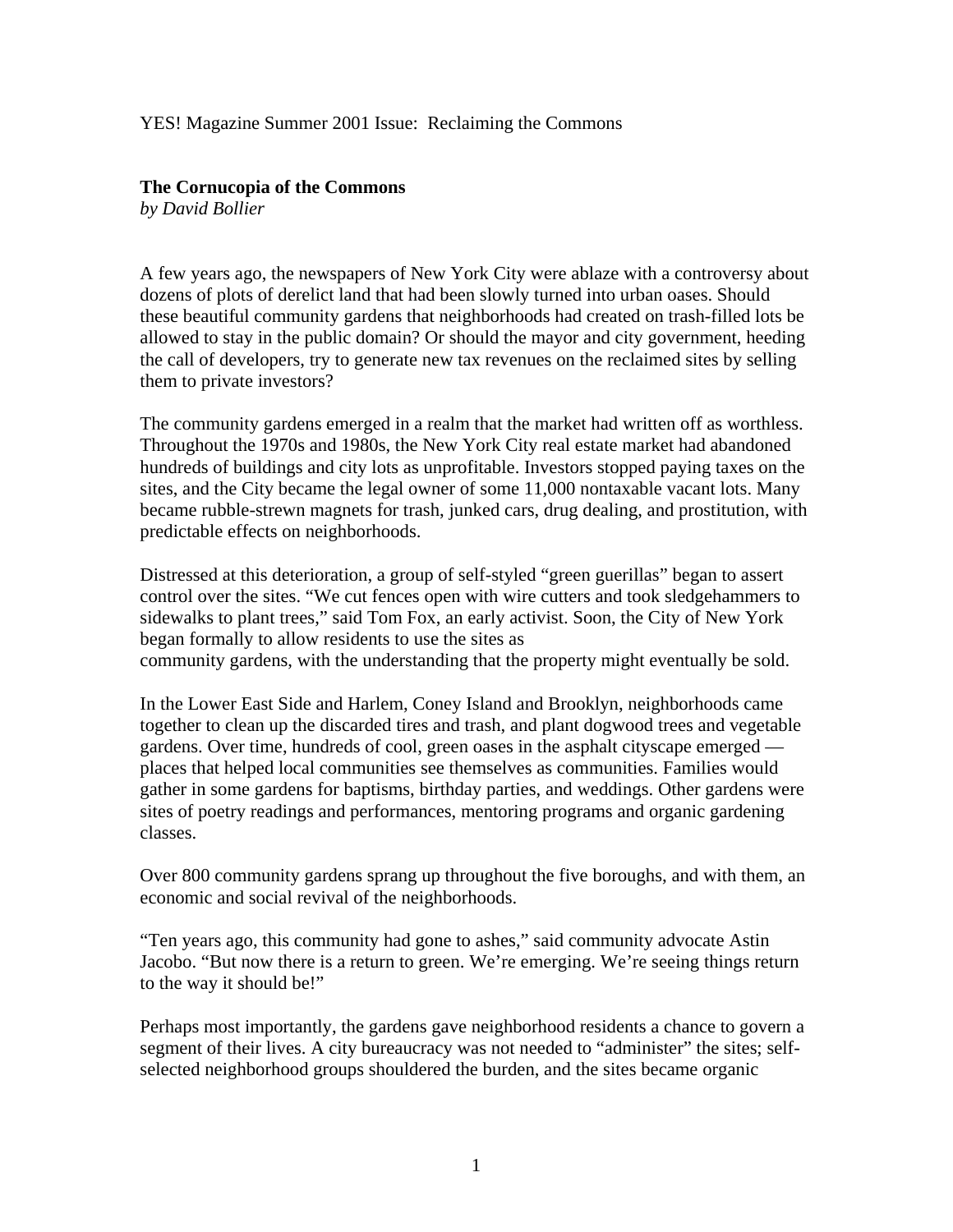expressions and possessions of their communities.

By the 1990s, greenery and social vitality were boosting the rents of storefronts and apartments, which, ironically, alerted the city to the growing economic value of the sites. In 1997, Mayor Giuliani proposed auctioning 115 of the gardens to raise \$3.5 to \$10 million. For the mayor, the sites were vacant lots: underutilized sources of tax revenue that should be sold to private investors.

"These properties should go for some useful purpose, rather than lying fallow," said a city official, in support of the mayor.

The mayor's plan ignited an uproar, as hundreds of citizens demonstrated — some through civil disobedience — in numerous attempts to save the gardens. Determined to eke maximum revenue from the sites, the city rejected an offer by the Trust for Public Land to buy 112 garden lots for \$2 million. Then, one day before a planned auction of the sites in May 1999, actress Bette Midler donated \$1 million to help the TPL and other organizations consummate a purchase of the lots for \$3 million.

## **The gift economy**

How you interpret the story of New York City's community gardens depends a great deal upon the narrative you choose. Under the narrative favored by Mayor Giuliani, the sale of the garden sites is a case of using the market to maximize wealth and exploit underutilized resources more efficiently: an open-and-shut case of neoclassical economics. But to a large segment of the city's residents, the community gardens exemplify the power of the gift economy.

New York City's community gardens are robust precisely because they are not governed by either the market or government. Unlike the market, which revolves around trade and money, or government, which is based on law and police powers, the gift economy is driven by people voluntarily coming together. Eventually that process can create a commons.

No one paid or forced thousands of New Yorkers — not a famously altruistic group — to clean up the abandoned lots and create lively, attractive urban gardens. They chose to do so. It was in their "self-interest," but not in the rational, calculating sense meant by most market theorists.

While the community gardens have economic value, as Mayor Giuliani keenly recognized, that is not the primary meaning of the resource to its creators. Members of a gift economy prize particular individuals, places, and shared experiences; they value such nonmonetary benefits as the after-school gardening program for junior high school children that Janus Barton started at the Bushwick garden across the street from a brothel and crack house, and the greenhouse in a Harlem garden where unemployed women learned how to can tomatoes and dry flowers and herbs as part of a small business.

The power of a gift economy is difficult for the empiricists of our market culture to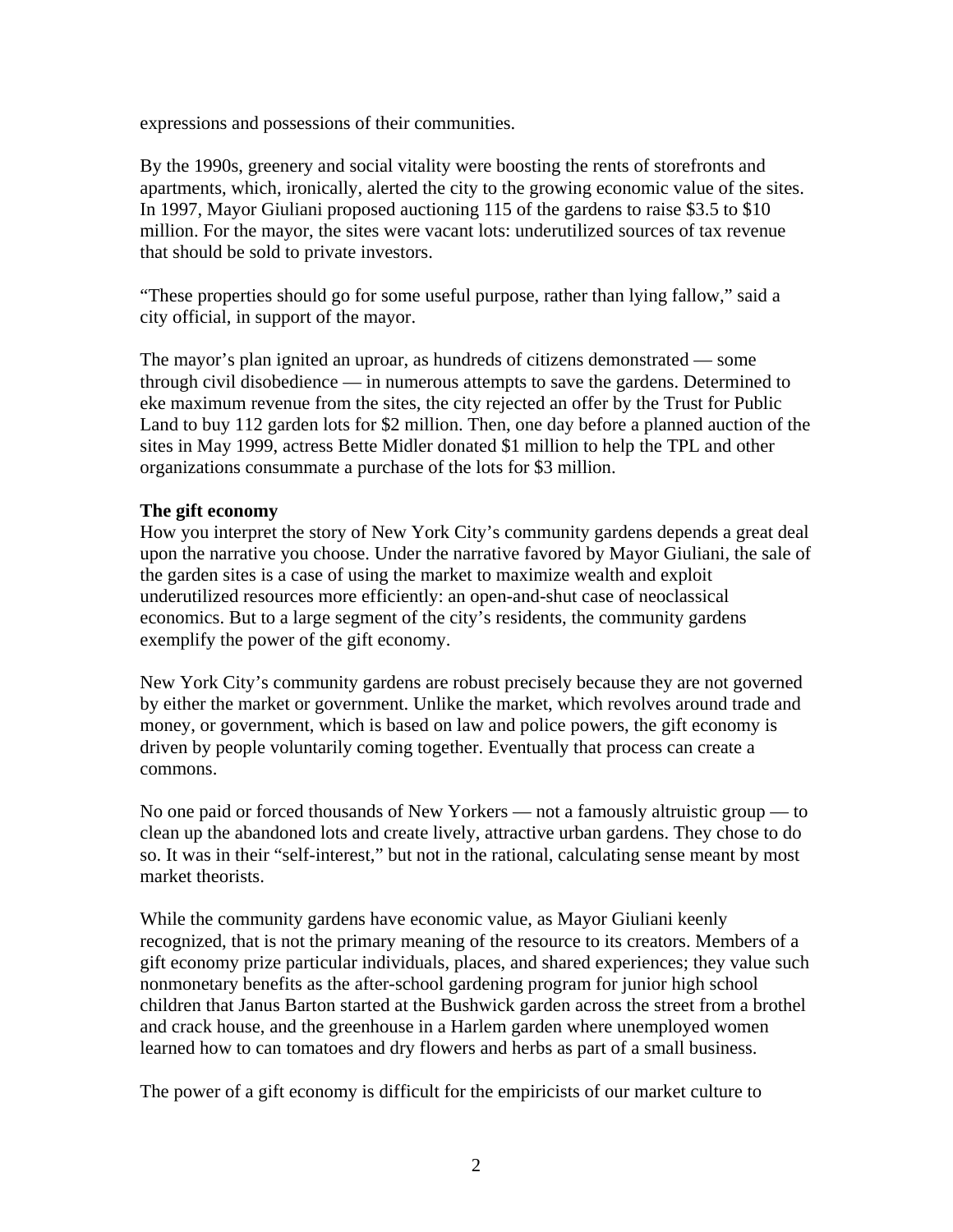understand. We are accustomed to assigning value to things we can measure — corporate bottom lines, Nielsen ratings, cost-benefit analyses. We have trouble valuing intangibles that are not traded in the market and which therefore have no price. How is something of value created by giving away one's time, commitment, and property? Traditional economic theory and property law cannot explain how a social matrix as intangible and seemingly ephemeral as gift economies can be so powerful.

Yet the effects are hard to deny. Gift economies are potent systems for eliciting and developing behaviors that the market cannot — sharing, collaboration, honor, trust, sociability, loyalty. In this capacity, gift economies are an important force in creating wealth, both the material kind prized by the market and the social and spiritual kind needed by any happy, integrated human being.

The vitality of gift exchange, writes Lewis Hyde, one of the most eloquent students of the subject, comes from the passage of a gift through one person to another and yet another. As a circle of gift exchange increases in size, an increase in value materializes.

As Hyde puts it: "Scarcity and abundance have as much to do with the form of exchange as with how much material wealth is at hand. Scarcity appears when wealth cannot flow. ... Wealth ceases to move freely when all things are counted and priced. It may accumulate in great heaps, but fewer and fewer people can afford to enjoy it. ... Under the assumptions of exchange trade, property is plagued by entropy, and wealth can become scarce even as it increases."

When anthropologist Bronislaw Malinowski studied the Trobriand Islanders in the western Pacific, he was stunned to discover that ritual gifts such as shell necklaces made a steady progression around an archipelago of islands over the course of 10 years. People "owned" the cherished gift object for a year or two, but were socially obliged to pass it on. This is the same sentiment that apprentices feel after leaving their masters — an obligation to honor the gift that was freely given to them by passing it along to deserving successors. Several fairy tales — as well as a biblical parable — warn that a gift that is hoarded loses its generative powers, withers, and dies.

What's remarkable about gift economies is that they can flourish in the most unlikely places — in rundown neighborhoods, on the Internet, in scientific communities, in blood donation systems, in drug and alcohol rehab groups.

#### **The hacker economy**

In the early days of computing, a great deal of software was developed through a gift economy in university settings. Hackers shared; that was the sacred ethic. As cerebral fanatics who followed their passions to create the most ingenious software, hackers took pleasure in creating cool things for one another's delight.

The social and ethical norms of the hacker community at this early stage of the computer revolution were strikingly similar to those of the scientific method or Jeffersonian democracy. All procedures and outcomes were subject to the scrutiny of all. Openness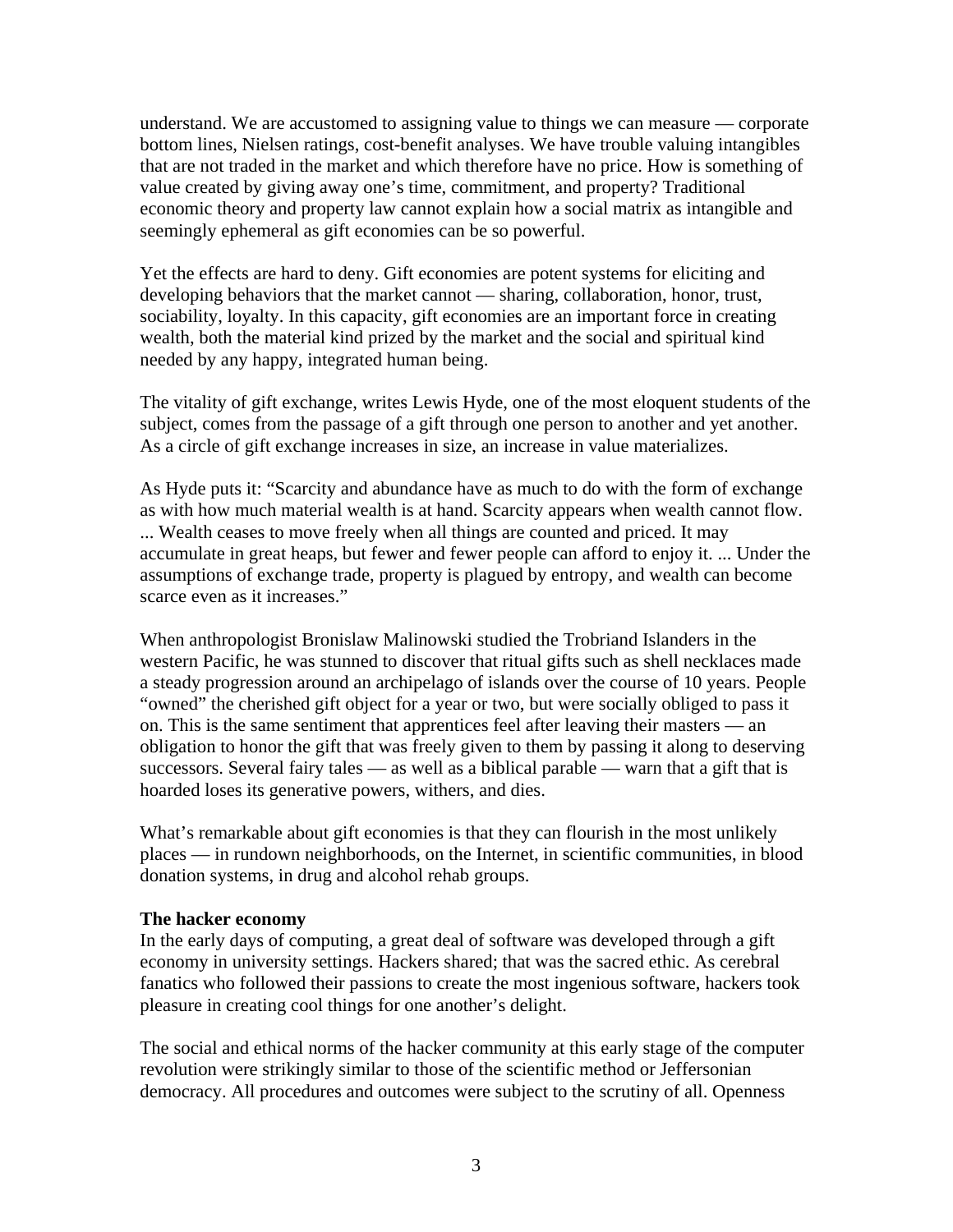allowed error to be more rapidly identified and corrected. Openness also built in accountability to the process of change and allowed innovation and improvement to be more readily embraced.

The commercialization of computing in the 1970s and 1980s introduced a very different dynamic to software development. As software programming moved from universities to the marketplace, a closed, proprietary process arose.

Yet lurking in the shadow of this mighty new industry, the free software movement has quietly persisted and grown, exemplifying the stubborn vitality of the gift economy. Empowered by the Internet, a global corps of computer aficionados arose to develop, improve, and freely share software. This process has generated hundreds of top-quality software programs, many of which have become critical operating components of the Internet.

What most distinguishes free software from off-the-shelf proprietary software is the openness of the source code, and thus the user's freedom to use and distribute the software in whatever ways desired. Anyone with the expertise can "look under the hood" of the software and modify the engine, change the carburetor or install turbochargers. Inelegant designs can be changed, and bugs can be fixed. Sellers cannot coerce users into buying "bloatware" (overblown, inefficient packages with gratuitous features), Windows-compatible applications, or gratuitous upgrades made necessary by planned obsolescence. Free software also allows users to avoid constant upgrades in computer hardware.

This is where Richard Stallman, an MIT programming legend, entered the scene. Stallman realized that anyone could make minor changes in a free software program and then copyright it. Without some new legal vehicle, the benefits of free software could be privatized and withheld from the community of users. The commons would collapse.

Stallman's brilliant innovation was the General Public License (GPL), sometimes known as "copyleft," which is essentially a form of copyright protection achieved through contract law. "To copyleft a program," writes Stallman, "first we copyright it; then we add distribution terms, which are a legal instrument that gives everyone the rights to use, modify, and redistribute the program's code or any program derived from it, but only if the distribution terms are unchanged." The GPL creates a commons in software development "to which anyone may add, but from which no one may subtract."

"Users of GPL'd code know that future improvements and repairs will be accessible from the commons, and need not fear either the disappearance of their supplier or that someone will use a particularly attractive improvement or a desperately needed repair as leverage for 'taking the program private'," writes attorney Eben Moglen.

The GPL, in short, prevents enclosure of the free software commons and creates a legally protected space for it to flourish. Because no one can seize the surplus value created within the commons, programmers are willing to contribute their time and energy to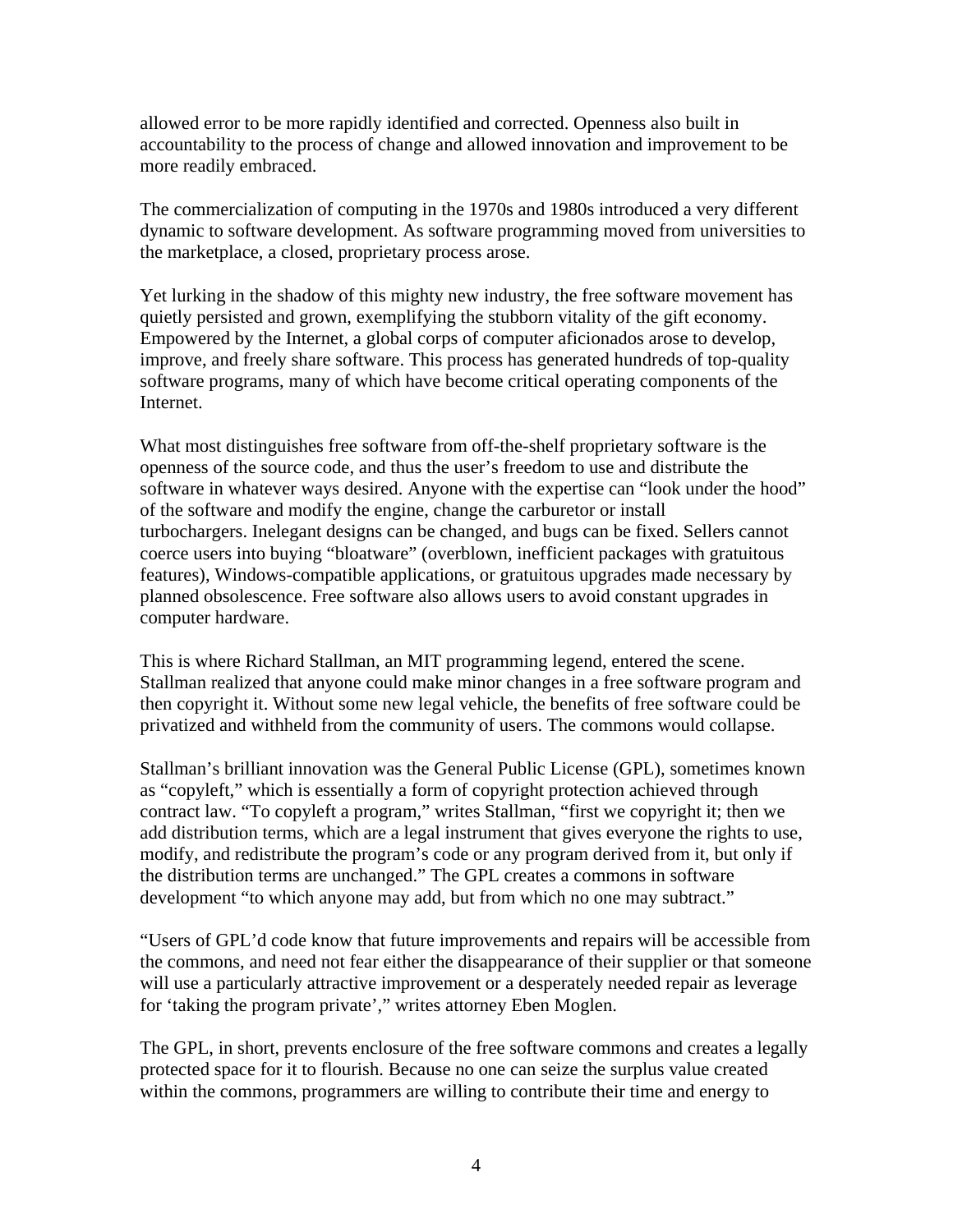improving it. The commons is protected and stays protected.

The crowning achievement of the GPL may be the success of the Linux operating system. The program was begun as a kernel by Finnish graduate student Linus Torvalds, and within months, a community of programmers began to improve and extend the Unixbased operating system, incorporating many programs written by Stallman and friends. Despite having no bureaucratic organization, corporate structure, or market incentives only cheap and easy communication via the Internet — tens of thousands of computer programmers around the globe volunteered their time throughout the 1990s to develop a remarkably stable and robust operating system. The program, which is considered superior to Microsoft's NT server system, now commands a phenomenal 27 percent of the server market. The GPL is the chief reason that Linux and dozens of other programs have been able to flourish without being privatized.

## **The gift economy of blood and science**

One of the most vivid case studies comparing the performance of market and gift economies is Richard Titmuss's examination of British and American blood banks in the 1960s. Drawing upon extensive empirical data, Titmuss concluded that commercial blood systems generally produce blood supplies of less safety, purity, and potency than volunteer systems; are more hazardous to the health of donors; and over the long run produce greater shortages of blood.

What can possibly account for these counter- intuitive deviations from market theory, which holds that the price system produces the most efficient outcomes and highest quality product? It turns out that the introduction of money into the blood transaction encourages doctors to skirt prescribed safety rules and tends to attract more drug addicts, alcoholics, prisoners, and derelicts than altruistic appeals do.

According to Titmuss, Britain's National Blood Transfusion Service "has allowed and encouraged sentiments of altruism, reciprocity, and societal duty to express themselves; to be made explicit and identifiable in measurable patterns of behavior by all social groups and classes." In this context, the gift economy regime is not simply "nice." It is actually more efficient, cheaper, and safer.

It is not widely appreciated that much of the power and creativity of scientific inquiry stems from a gift economy. While researchers are of course dependent upon grants and other sources of money, historically their work has not been shaped by market pressures. The organizing principle of scientific research has been gift-giving relationships with other members of the scholarly community. A scientist's achievements are measured by recognition in academic societies and journals, and the naming of discoveries. Papers submitted to scientific journals are considered "contributions." There is a presumption that work will be openly shared and scrutinized, and that everyone will be free to build on a communal body of scientific work.

The gift economy is now under siege as never before. As Jennifer Washburn and Exal Press have shown in their Atlantic Monthly article on the "kept university," corporate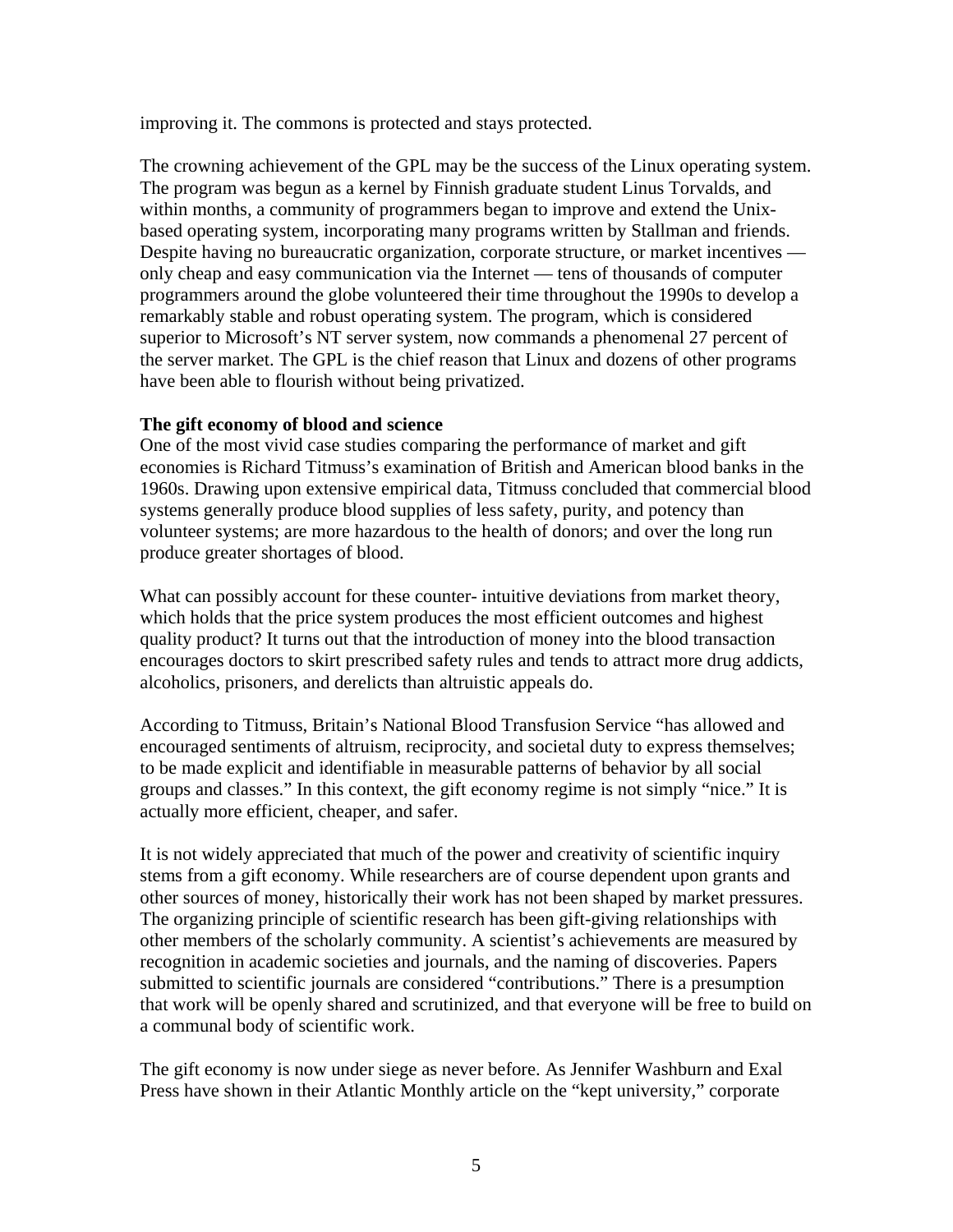money is introducing new proprietary controls over the creation and dissemination of knowledge.

Why should anyone want to protect the gift economy of academic research when the market promises to be more efficient and rational?

The answer, says Warren O. Hagstrom, a sociologist of science, is that a gift economy is a superior system for maintaining a group's commitment to certain (extra-market) values. In science, it is considered indispensable that researchers be objective and open-minded in assessing evidence. They must be willing to publish their results and subject them to open scrutiny. They must respect the collective body of research upon which everyone depends — by crediting noteworthy predecessors, for example, and not "polluting" the common knowledge with phony or skewed research. The long-term integrity and creative power of scientific inquiry depends upon these shared values.

Market forces are ill-suited to sustaining these values, however, because monetary punishment and reward are a problematic tool for nurturing moral commitment. By contrast, a gift economy is particularly effective in cultivating deep and unswerving values.

## **The cornucopia of the commons**

Gift exchange is a powerful force in creating and sustaining the commons. It offers a surprisingly effective means of preserving certain values from the imperialism of the market and the coercions of the state. It may be tempting to patronize the gift economy as archaic or "soft," but the evidence is too strong to ignore: gift exchange is a powerful force for social reconstruction and a more civilized, competitive market.

It is a mistake, also, to regard the gift economy simply as a high-minded preserve for altruism. It is, rather, a different way of pursuing self-interest. In a gift economy, one's "self-interest" has a much broader, more humanistic feel than the utilitarian rationalism of economic theory. Furthermore, the positive externalities of gift exchanges can feed on each other and expand.

This points to the folly of talking about "social capital," as so many sociologists and political scientists do. Capital is something that is depleted as it is used. But a gift economy has an inherently expansionary dynamic, growing the more that it is used. While it needs material goods to function, the gift economy's real wealth-generating capacity derives from a social commerce of the human spirit.

*Adapted from the forthcoming* Silent Theft*(Routledge 2002). David Bollier directs the Information Commons Project at the New America Foundation, and is senior fellow at the Lear Center, USC Annenberg School for Communication. The term "cornucopia of the commons" was coined by noted software programmer Dan Bricklin.*